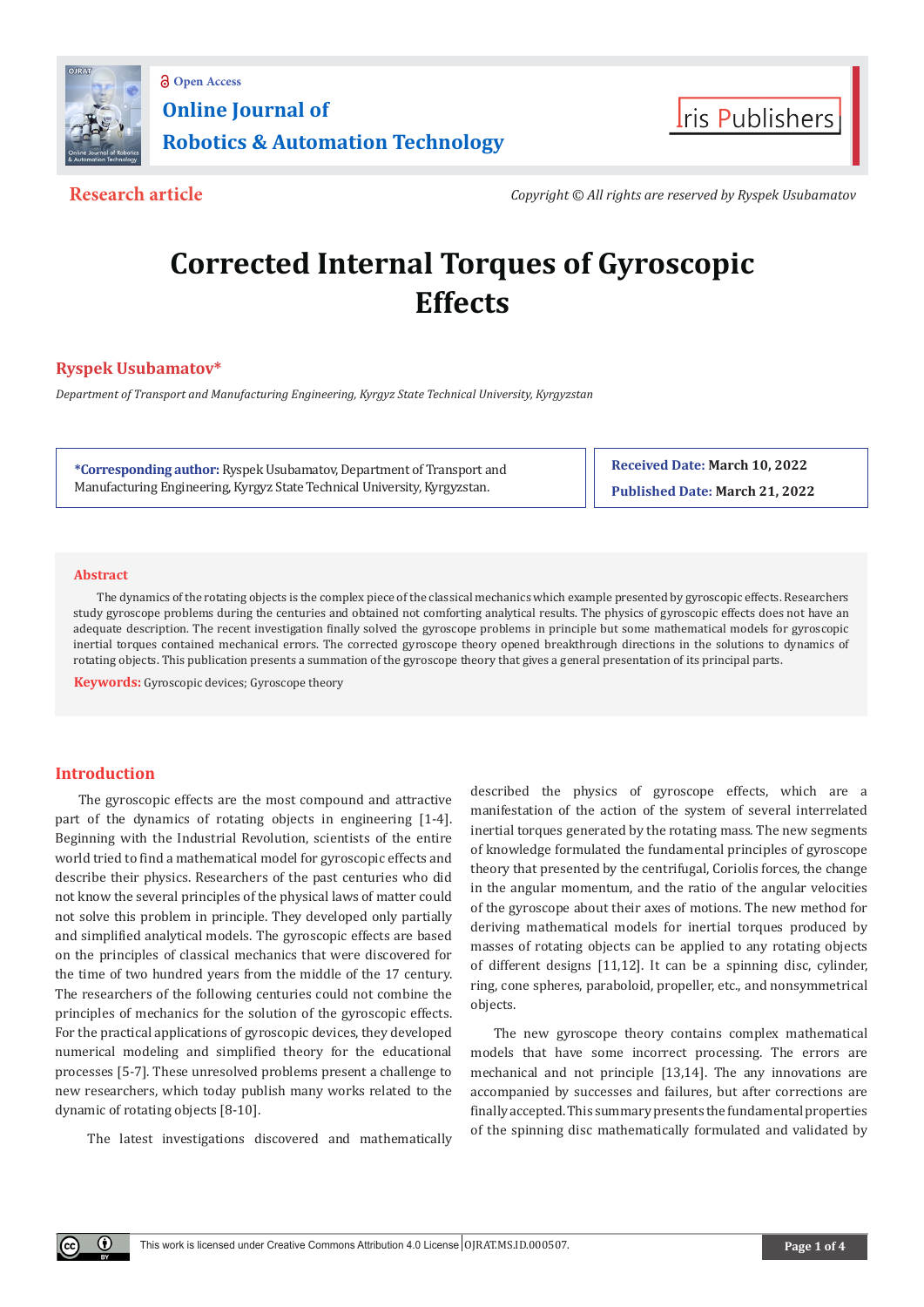practical tests. The worked-out result brings a significant impact to the gyroscope theory and opens a new direction in the chapter of dynamics of classical mechanics.

# **Methodology**

 The physics of gyroscopic effects shows the external torque acting on the spinning objects, yields the system of inertial torques generated by the one rotating mass. The system contains the eight inertial torques of interrelated action, about two axes of the spinning objects and generated by the following inertial forces:

Centrifugal forces of the rotating masses that produce resistance and precessed inertial torques

- Coriolis forces are a product of the tangential velocity of rotating masses and the precessed angular velocity of the turn of the disc that produces the resistance inertial torque.
- The change in the angular momentum that is the precessed inertial torque

The two resistance and two precession torques are acting about each axis. All inertial torques are interrelated by the ratio of the angular velocities of the spinning objects about axes of rotation.

The action of the external and inertial torques on the spinning disc is shown in Figure 1.



Where T is the external torque,  $T_{\text{ct,i'}}$ ,  $T_{\text{cm,i}}$  are the inertial torques generated by the centrifugal, Coriolis force and the change in the angular momentum acting about axis i respectively;  $\omega$ ,  $ω_{x'}$ -  $ω_{y}$  are the angular velocity of the dis about axis oz, ox and oy, respectively; R is the radius of the disc, and  $\gamma$  is the angle of the inclination of the disc axle.

 The action of the inertial torques, generated by the distributed rotating mass elements presented in Figure 2.

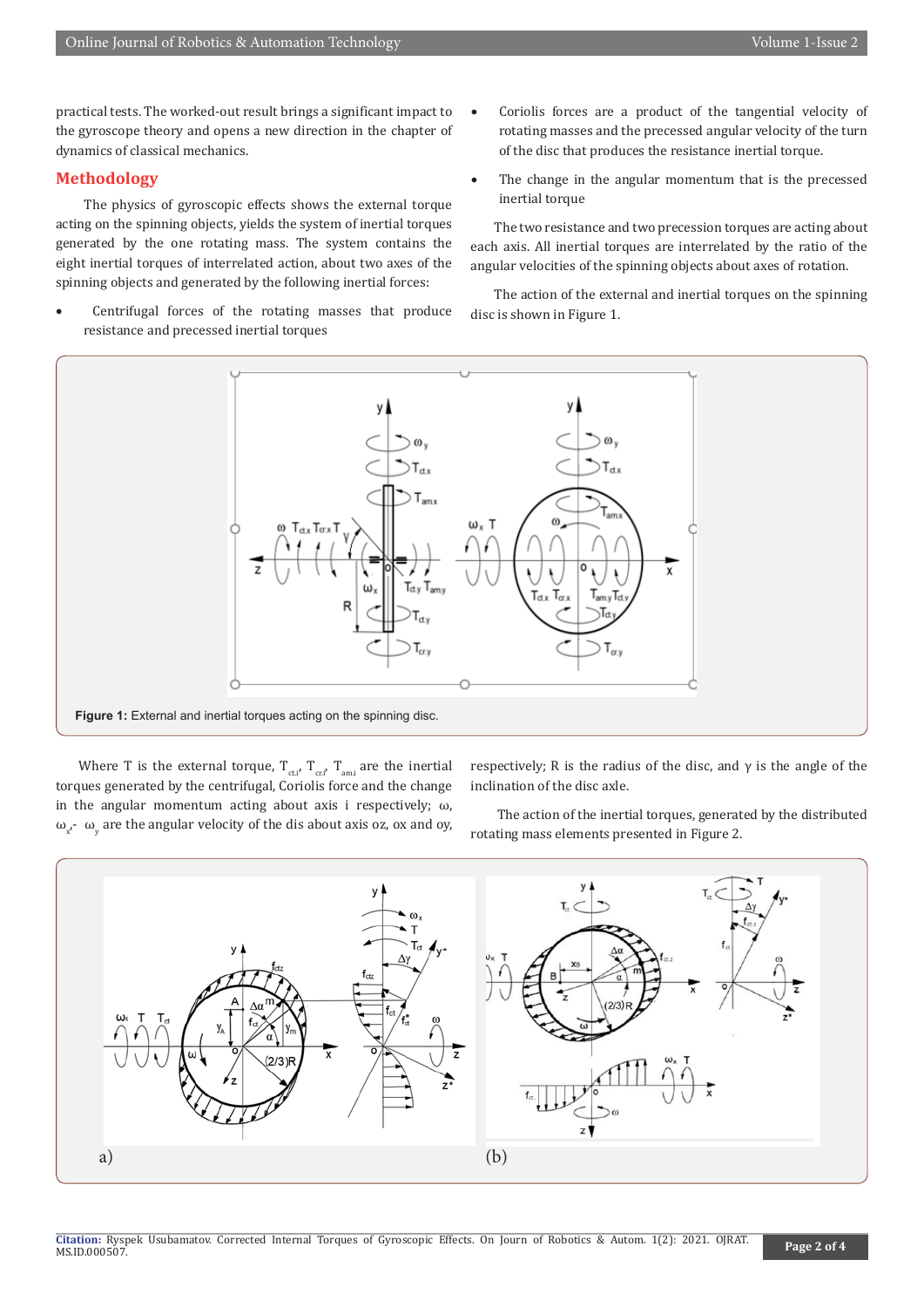

Figure 2: Schematic of acting centrifugal forces about axis ox (a) and axis oy (b), and Coriolis forces about axis ox (c), torques, and motions of the rotating disc at the system of coordinates Σoxyz.

Where m is the mass element of the disc;  $\omega$  is the constant angular velocity of the disc;  $\alpha$  is the angle of the mass element's disposition;  $\Delta \gamma$  is the angle of turn for the disc's plane  $\sin \Delta \gamma = \Delta \gamma$  for the small values of the angle);  $y_m = (2.3)R\sin\alpha$  and  $x_m = (2.3)R\cos\alpha$  is the distance of the mass element's location relative to axes  $y_{m}$ , and  $X_{m'}$  respectively,  $f_{ct}$ ,  $f_{cct}$ ,  $f_{am,i'}$  are the components of the centrifugal, Coriolis force and the change in the angular momentum acing about axis i, respectively; T,  $T_{ct}$ ,  $T_{cr}$ ,  $T_{am}$  is the external and inertial torques respectively; V is the tangential velocity of the mass element; A, B, C is the centroids.

 The mathematical models for inertial torques and the dependency of the angular velocities for the precessions of the spinning disc about axes are presented in Table 1.

**Table 1:** Inertial torques of the spinning disc and the dependency of the angular velocities of the precessions.

| Inertial torques acting about axes generated by                                   | <b>Action</b>                                                        | <b>Equation</b>                                    |
|-----------------------------------------------------------------------------------|----------------------------------------------------------------------|----------------------------------------------------|
| Centrifugal forces                                                                | resistance                                                           | $T_{\alpha} = (4/9)\pi^2 J \omega \omega_{\alpha}$ |
|                                                                                   | precession                                                           |                                                    |
| Coriolis forces                                                                   | resistance                                                           | $T_{cr,i} = (8/9)J\omega\omega_i$                  |
| Change in angular momentum                                                        | precession                                                           | $T_{\text{cm}i} = J\omega\omega$                   |
| The dependency of the angular velocities for the precessions of the spinning disc |                                                                      |                                                    |
| horizontal disposition                                                            | angular disposition                                                  |                                                    |
| $\omega_v = (8\pi^2 + 17)\omega_x$                                                | $\omega_{y} = -[4\pi^{2} + 8 + (4\pi^{2} + 9)\cos \gamma]\omega_{x}$ |                                                    |

Where ωi is the angular velocity of gyroscope rotation about axis i;  $\omega$  is the angular velocity of the spinning disc about axis oz; J is the mass moment of inertia of the spinning disc; γ is the angle of disposition. The turn of the spinning disc of horizontal disposition about axis ox is active by the dependency  $\omega_v = (8\pi^2 + 17)\omega_v$  until its

turn about axis oy on the angle  $\gamma = 90.0^{\circ}/(8\pi^2 + 17) = 0.9379^{\circ}$ . It is

demonstrated on the gimbal motions of the laboratory gyroscope. The following turn of the outer gimbal does not lead to the turn of the inner gimbal with the spinning disc.

Figure 3 shows the change in the angular disposition  $\varphi$  about axis oy of the precessed motion versus the change in the angular disposition γ about axis ox.